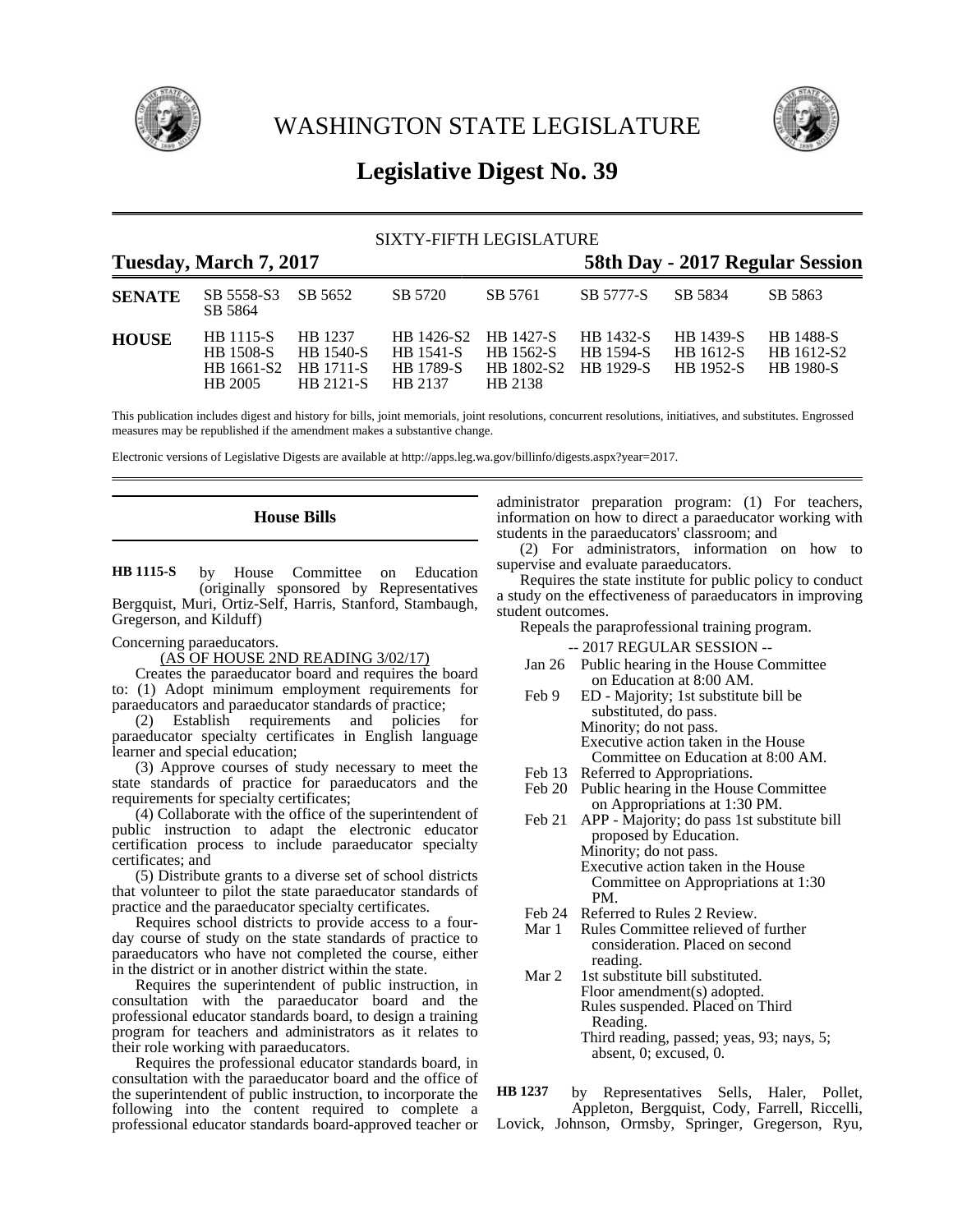Wylie, Sawyer, Santos, Senn, Goodman, Fey, and Stanford

Modifying collective bargaining law to authorize<br>providing additional compensation to academic additional compensation to academic employees at community and technical colleges.

# (AS OF HOUSE 2ND READING 3/03/17)

Authorizes a board of trustees to provide additional compensation to academic employees at community and technical colleges that exceeds that provided by the legislature.

- -- 2017 REGULAR SESSION --
- Jan 13 First reading, referred to Labor & Workplace Standards (Not Officially read and referred until adoption of Introduction report).
- Jan 24 Public hearing in the House Committee on Labor & Workplace Standards at 1:30 PM.
- Feb 2 LAWS Majority; do pass. Minority; do not pass. Executive action taken in the House Committee on Labor & Workplace Standards at 8:00 AM.
- Feb 6 Referred to Appropriations.
- Feb 13 Public hearing in the House Committee on Appropriations at 3:30 PM.
- Feb 22 APP Majority; do pass. Minority; do not pass. Executive action taken in the House Committee on Appropriations at 1:30 PM.
- Feb 24 Referred to Rules 2 Review.
- Mar 2 Rules Committee relieved of further consideration. Placed on second reading.
- Mar 3 Floor amendment(s) adopted. Rules suspended. Placed on Third Reading.
	- Third reading, passed; yeas, 65; nays, 32; absent, 0; excused, 1.

by House Committee on Appropriations (originally sponsored by Representatives Robinson, Harris, Cody, Caldier, Rodne, Slatter, Jinkins, Peterson, Kilduff, and Kagi) **HB 1426-S2**

Concerning persons and entities to whom the department of health may provide prescription monitoring program data.

#### (AS OF HOUSE 2ND READING 3/03/17)

Authorizes the department of health to provide data in the prescription monitoring program to the following: (1) The director of the state health care authority regarding medicaid clients for the purposes of quality improvement, patient safety, and care coordination;

(2) Personnel of the department of health for assessing prescribing practices, including controlled substancesrelated mortality and morbidity, and providing quality improvement feedback to providers;

(3) A health care facility or entity or a health care provider group of five or more providers for quality improvement purposes;

(4) The local health officer of a local health jurisdiction for patient follow-up and care coordination following a controlled substance overdose event; and

(5) The coordinated care electronic tracking program. Requires the department of health to: (1) Provide certain facilities, entities, and provider groups with certain prescriber information;

(2) In consultation with the state hospital association, the state medical association, and the state health care authority, to determine what prescriber information will be provided; and

(3) Provide dispenser or prescriber data and data that includes indirect patient identifiers to the state hospital association for use solely in connection with its coordinated quality improvement program.

-- 2017 REGULAR SESSION --

- Feb 1 Public hearing in the House Committee on Health Care & Wellness at 1:30 PM.
- Feb 17 Executive action taken in the House Committee on Health Care & Wellness at 10:00 AM.
- Feb 23 Public hearing in the House Committee on Appropriations at 1:30 PM.
- Feb 24 APP Majority; 2nd substitute bill be substituted, do pass. Minority; do not pass. Referred to Rules 2 Review. Executive action taken in the House Committee on Appropriations at 10:00 AM.
- Mar 2 Rules Committee relieved of further consideration. Placed on second reading.
- Mar 3 2nd substitute bill substituted. Floor amendment(s) adopted. Rules suspended. Placed on Third Reading. Third reading, passed; yeas, 85; nays, 12; absent, 0; excused, 1.
- by House Committee on Health Care & Wellness (originally sponsored by **HB 1427-S**

Representatives Cody, Jinkins, Peterson, and Pollet)

Concerning opioid treatment programs.

(AS OF HOUSE 2ND READING 3/03/17) Changes the following terms for purposes of the community mental health services act: (1) From "opiate substitution treatment programs" to "opioid treatment programs"; and

(2) From "addicted baby" to "substance-exposed baby.

Recognizes as evidence-based for the management of opioid use disorders, the treatment approaches acknowledged by the University of Washington alcohol and drug abuse institute, as well as the medications approved by the federal food and drug administration for the treatment of opioid use disorder.

Authorizes a county to impose a maximum capacity for the program of not less than three hundred fifty participants if necessary to address specific local conditions cited by the county.

Subjects opioid treatment programs to the oversight required for other substance use disorder treatment programs, as described in the community mental health services act.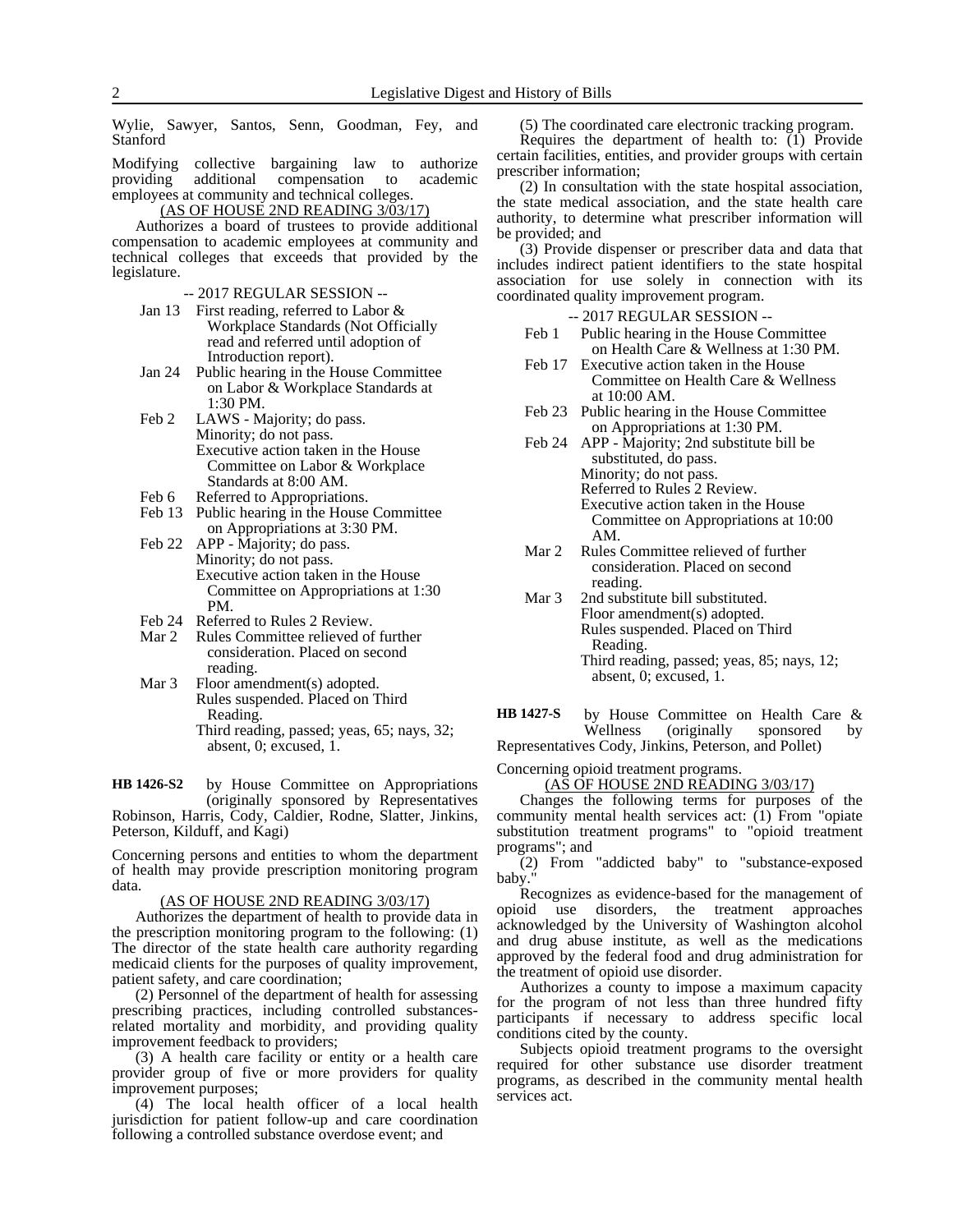- -- 2017 REGULAR SESSION --
- Jan 24 Public hearing in the House Committee on Health Care & Wellness at 8:00 AM.

Feb 17 HCW - Majority; 1st substitute bill be substituted, do pass. Referred to Rules 2 Review. Executive action taken in the House Committee on Health Care & Wellness at 10:00 AM.

Mar 1 Rules Committee relieved of further consideration. Placed on second reading.

Mar 3 1st substitute bill substituted. Amendment ruled beyond the scope and object of the bill. Floor amendment(s) adopted. Rules suspended. Placed on Third Reading. Third reading, passed; yeas, 82; nays, 15; absent, 0; excused, 1.

by House Committee on Appropriations (originally sponsored by Representatives Robinson, Harris, Jinkins, Pollet, Kilduff, Slatter, and Cody; by request of Department of Health) **HB 1432-S**

Concerning foundational public health services. (AS OF HOUSE 2ND READING 3/02/17)

Addresses the protection of the public's health in the state, core public health services and essential capabilities that comprise foundational public health services, and development of a governmental public health improvement plan.

Provides that this act is null and void if appropriations are not approved.

-- 2017 REGULAR SESSION --

- Feb 7 Public hearing in the House Committee on Health Care & Wellness at 8:00 AM.
- Feb 14 Executive action taken in the House Committee on Health Care & Wellness at 8:00 AM.
- Feb 22 APP Majority; 1st substitute bill be substituted, do pass. Minority; do not pass. Public hearing and executive action taken in the House Committee on Appropriations at 1:30 PM.
- Feb 24 Referred to Rules 2 Review.
- Mar 1 Rules Committee relieved of further consideration. Placed on second reading.
- Mar 2 1st substitute bill substituted. Floor amendment(s) adopted. Rules suspended. Placed on Third Reading. Third reading, passed; yeas, 86; nays, 12; absent, 0; excused, 0.
- by House Committee on Higher Education (originally sponsored by Representatives **HB 1439-S**

Pollet, Haler, Tarleton, Fey, Sells, Orwall, Ryu, Stanford, and Dolan)

Regulating the institutions of higher education, including for-profit institutions and private vocational schools, to protect students from unfair business practices.

# (DIGEST OF PROPOSED 1ST SUBSTITUTE)

Protects students from unfair business practices by regulating the institutions of higher education, including for-profit institutions and private vocational schools.

Requires the student achievement council to: (1) Continue administering the two-part study of for-profit degree-granting institutions and private vocational schools, including findings and recommendations regarding the creation of an ombuds to serve students of degree-granting institutions and private vocational schools; and

(2) Deny, revoke, or suspend the authorization of a degree-granting institution found to be in violation of chapter 28B.85 RCW, including having engaged in a significant number of unfair business practices.

Prohibits a degree-granting institution, an agent of the institution, and certain private vocational schools from engaging in a practice regarding the sale of, or inducing of students to obtain, specific consumer student loan products to fund education that financially benefits a person or entity that has an ownership interest in the institution.

- -- 2017 REGULAR SESSION --
- Feb 1 Public hearing in the House Committee on Higher Education at 1:30 PM.
- Feb 17 HE Majority; 1st substitute bill be substituted, do pass. Minority; do not pass. Referred to Appropriations. Executive action taken in the House Committee on Higher Education at 10:00 AM.
- Feb 24 APP Majority; 2nd substitute bill be substituted, do pass. Minority; do not pass. Minority; without recommendation. Referred to Rules 2 Review. Public hearing and executive action taken in the House Committee on Appropriations at 10:00 AM.
- Mar 2 Rules Committee relieved of further consideration. Placed on second reading.
- Mar 3 2nd substitute bill substituted.

by House Committee on Higher Education (originally sponsored by Representatives<br>ler, Stokesbary, Ortiz-Self, Gregerson, Hansen, Haler, Stokesbary, Tarleton, Slatter, and Hudgins) **HB 1488-S**

Expanding higher education opportunities for certain students.

### (DIGEST OF PROPOSED 1ST SUBSTITUTE)

Requires a student, who is eligible to receive the Washington college bound scholarship because he or she is a resident student, to provide an affidavit to the institution indicating that he or she will file an application to become a permanent resident and engage in activities necessary to acquire citizenship.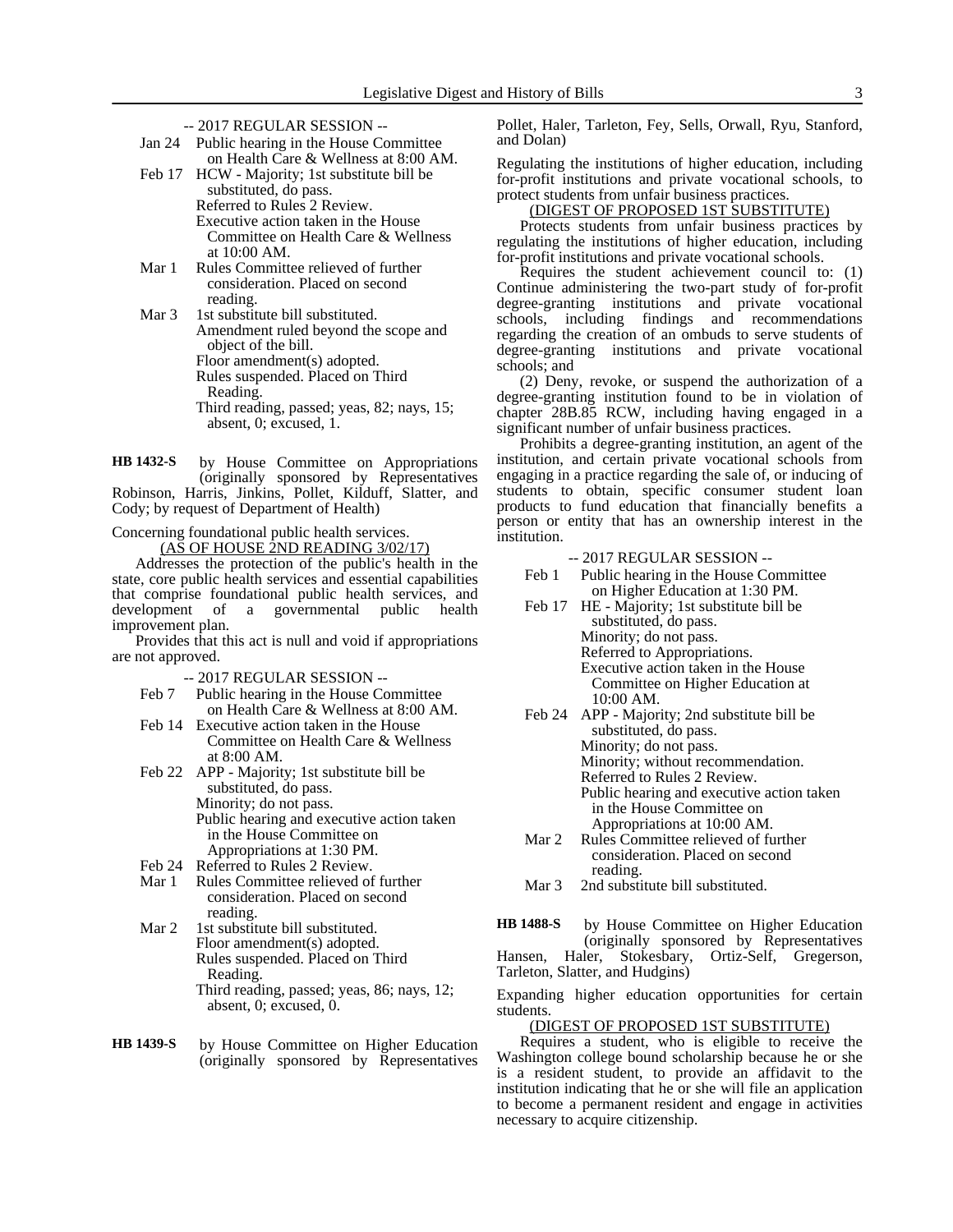Requires a participant who is receiving opportunity scholarship funds and is ineligible to apply for federal student aid, to submit documentation of filing a state financial aid application as approved by the office of student financial assistance.

-- 2017 REGULAR SESSION --

- Feb 10 Public hearing in the House Committee on Higher Education at 10:00 AM.
- Feb 17 HE Majority; 1st substitute bill be substituted, do pass. Minority; do not pass. Referred to Appropriations. Executive action taken in the House Committee on Higher Education at 10:00 AM. Feb 23 Public hearing in the House Committee
- on Appropriations at 1:30 PM.

Feb 24 APP - Majority; 2nd substitute bill be substituted, do pass. Minority; do not pass. Referred to Rules 2 Review. Executive action taken in the House Committee on Appropriations at 10:00

AM.

by House Committee on Appropriations (originally sponsored by Representatives Stonier, Dolan, Ortiz-Self, Riccelli, Orwall, Peterson, Sawyer, Doglio, Gregerson, Slatter, Frame, Macri, Bergquist, Senn, Ryu, Kloba, Stanford, Sells, Farrell, Lovick, McBride, Pollet, Hudgins, Jinkins, Kagi, Appleton, Goodman, Tharinger, Clibborn, Ormsby, Cody, Santos, Fey, and Pettigrew) **HB 1508-S**

Promoting student health and readiness through meal and nutrition programs.

(AS OF HOUSE 2ND READING 3/02/17)

Establishes the Washington kids ready to learn act of 2017.

Requires each high-needs school to offer breakfast after the bell to each student and provide adequate time for students to consume the food.

Requires the superintendent of public instruction to administer one-time start-up allocation grants to each high-needs school implementing a breakfast after the bell program.

Authorizes school districts and the office of the superintendent of public instruction to coordinate with the department of agriculture to promote and facilitate new and existing regional markets programs, including farmto-school initiatives, and small farm direct marketing assistance.

Authorizes the office of the superintendent of public instruction to award grants to school districts to collaborate with community-based organizations, food banks, and farms or gardens for reducing high school dropout occurrences through farm engagement projects.

Requires the joint legislative audit and review committee to conduct an analysis of breakfast after the bell programs established in schools.

Provides that this act is null and void if appropriations are not approved.

- -- 2017 REGULAR SESSION --
- Feb 2 Public hearing in the House Committee on Education at 8:00 AM.
- Feb 9 Executive action taken in the House Committee on Education at 8:00 AM.
- Feb 22 Public hearing in the House Committee on Appropriations at 1:30 PM.
- Feb 23 APP Majority; 1st substitute bill be substituted, do pass. Minority; do not pass. Executive action taken in the House Committee on Appropriations at 1:30 PM.
- Feb 24 Referred to Rules 2 Review.<br>Feb 28 Placed on second reading by
- Placed on second reading by Rules Committee.
- Mar 2 1st substitute bill substituted. Floor amendment(s) adopted. Rules suspended. Placed on Third Reading. Third reading, passed; yeas, 90; nays, 8; absent, 0; excused, 0.

by House Committee on Public Safety (originally sponsored by Representatives Santos, Pollet, Appleton, Fitzgibbon, Hudgins, Gregerson, **HB 1540-S**

Stanford, Macri, Fey, Pettigrew, and Slatter)

Providing public notices of public health, safety, and welfare in a language other than English.

# (DIGEST OF PROPOSED 1ST SUBSTITUTE)

Requires state agencies, that are required by law or rule to provide public notices to a community or area to advise or inform the public about an imminent or emergent public health, safety, or welfare risk, to provide the notices in the language or in a manner that diverse residents can understand when a significant segment of the community speaks a language other than English and has limited proficiency in English.

Applies this requirement to notices that include proposed locations for criminal facilities or facilities that would house sex offenders.

Requires each local organization or joint local organization for emergency management that: (1) Produces a comprehensive emergency management plan, to include in the plan a communication plan for notifying significant segments of limited English speaking persons of an imminent or emergent public health, safety, or welfare risk; and

(2) Does not produce a comprehensive emergency management plan, to produce a separate communication plan for the notification.

- -- 2017 REGULAR SESSION --
- Jan 30 Public hearing in the House Committee on Public Safety at 1:30 PM.
- Feb 16 PS Majority; 1st substitute bill be substituted, do pass. Minority; do not pass. Executive action taken in the House Committee on Public Safety at 6:00 PM.
- Feb 17 Referred to Appropriations.
- Feb 23 Public hearing in the House Committee on Appropriations at 1:30 PM.
- Feb 24 APP Majority; 2nd substitute bill be substituted, do pass. Minority; do not pass. Referred to Rules 2 Review.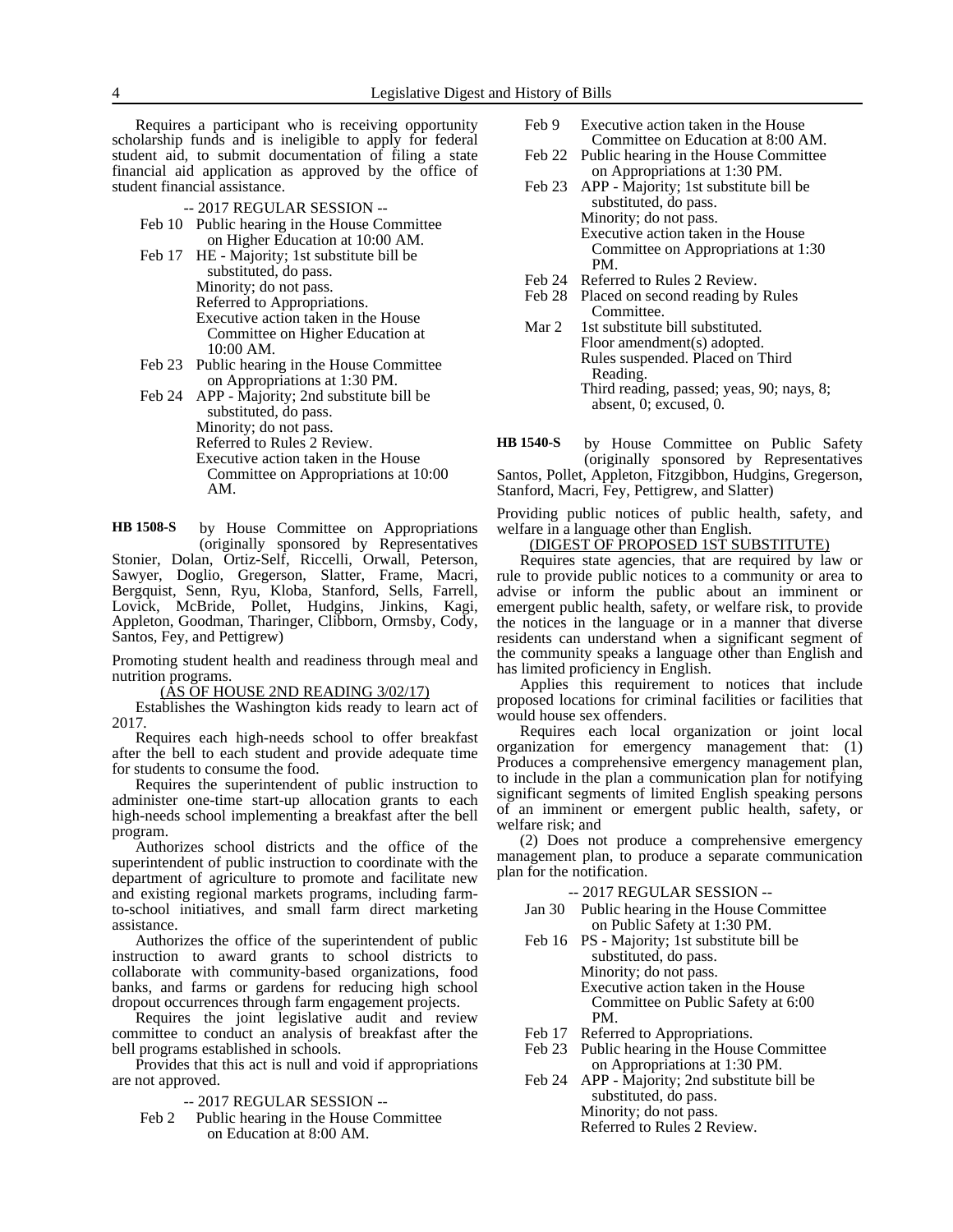Executive action taken in the House Committee on Appropriations at 10:00 AM.

- Feb 28 Placed on second reading by Rules Committee.
- Mar 1 2nd substitute bill substituted.
- Mar 9 Scheduled for public hearing in the Senate Committee on Local Government at 1:30 PM in anticipation of other legislative action.

by House Committee on Health Care & Wellness (originally sponsored by Representatives Robinson, Johnson, Harris, McBride, Doglio, Wylie, Peterson, Cody, Stonier, Frame, Sawyer, Macri, Sells, Orwall, Jinkins, Senn, Tharinger, Stanford, Riccelli, Fitzgibbon, Ormsby, Gregerson, Hudgins, Ortiz-Self, Ryu, Farrell, Tarleton, Pollet, Clibborn, Fey, Kilduff, Reeves, Kagi, Chapman, Pellicciotti, Bergquist, Goodman, Lovick, and Slatter) **HB 1541-S**

Addressing prescription drug cost transparency.

#### (DIGEST OF PROPOSED 1ST SUBSTITUTE)

Requires the office of financial management to use a competitive procurement process to select a data organization to collect, verify, and summarize the prescription drug pricing data provided by issuers and manufacturers.

Requires an issuer to submit certain prescription drug cost and utilization data to the data organization for the previous calendar year.

Requires a covered manufacturer to report certain data for each covered drug to the data organization.

Requires the data organization to compile the data submitted by issuers and manufacturers and: (1) Prepare an annual report for the public and the legislature summarizing the data; and

(2) Provide the report to the office of financial management and the joint select committee on health care oversight.

Requires the state health care authority to provide: (1) An update to the relevant committees of the legislature regarding its review of and efforts to implement valuebased purchasing and return on investment pricing strategies for prescription drugs; and

(2) Recommendations for legislation to improve transparency with respect to comparing prescription drug prices with value metrics.

-- 2017 REGULAR SESSION --

- Feb 1 Public hearing in the House Committee on Health Care & Wellness at 1:30 PM.
- Feb 7 Public hearing in the House Committee on Health Care & Wellness at 8:00 AM.

Feb 17 HCW - Majority; 1st substitute bill be substituted, do pass. Minority; do not pass. Minority; without recommendation. Referred to Appropriations. Executive action taken in the House Committee on Health Care & Wellness at 10:00 AM.

- Feb 23 Public hearing in the House Committee on Appropriations at 1:30 PM.
- Feb 24 APP Majority; 2nd substitute bill be substituted, do pass.

Minority; do not pass. Referred to Rules 2 Review. Executive action taken in the House Committee on Appropriations at 10:00 AM.

Mar 3 Rules Committee relieved of further consideration. Placed on second reading.

Mar 6 2nd substitute bill substituted.

by House Committee on Agriculture & **HB 1562-S**

Natural Resources (originally sponsored by Representatives Gregerson, Stonier, Orwall, Senn, Slatter, Peterson, Lovick, Farrell, Santos, Ryu, McBride, Ortiz-Self, Hudgins, Pollet, Riccelli, Macri, Pike, Stanford, Doglio, Fitzgibbon, Bergquist, Tharinger, Sawyer, Ormsby, Dolan, Cody, and Fey)

Continuing the work of the Washington food policy forum.

# (DIGEST OF PROPOSED 1ST SUBSTITUTE)

Requires the Washington food policy forum to: (1) Build on the work of the forum, that was temporarily established in the 2016 supplemental omnibus operating appropriations act, to develop recommendations to advance certain food system goals; and

(2) Coordinate with appropriate local, state, and federal agencies, tribes, and nongovernmental organizations to avoid duplication of effort.

Gives responsibility to the director of the state conservation commission for appointing participating members of the forum.

Expires July 1, 2019.

-- 2017 REGULAR SESSION --

- Feb 2 Public hearing in the House Committee on Agriculture & Natural Resources at 1:30 PM.
- Feb 9 Executive session scheduled, but no action was taken in the House Committee on Agriculture & Natural Resources at 1:30 PM.
- Feb 16 AGNR Majority; 1st substitute bill be substituted, do pass. Minority; do not pass. Executive action taken in the House Committee on Agriculture & Natural Resources at 1:30 PM.
- Feb 17 Referred to Appropriations.
- Feb 23 Public hearing in the House Committee on Appropriations at 1:30 PM.
- Feb 24 APP Majority; 2nd substitute bill be substituted, do pass. Minority; do not pass. Minority; without recommendation. Referred to Rules 2 Review. Executive action taken in the House Committee on Appropriations at 10:00 AM.

by House Committee on Appropriations (originally sponsored by Representatives McBride, Nealey, Springer, Clibborn, Hayes, Gregerson, Peterson, Koster, Griffey, Klippert, Kilduff, Muri, Senn, Goodman, Haler, Robinson, Sells, Steele, Fitzgibbon, Fey, **HB 1594-S**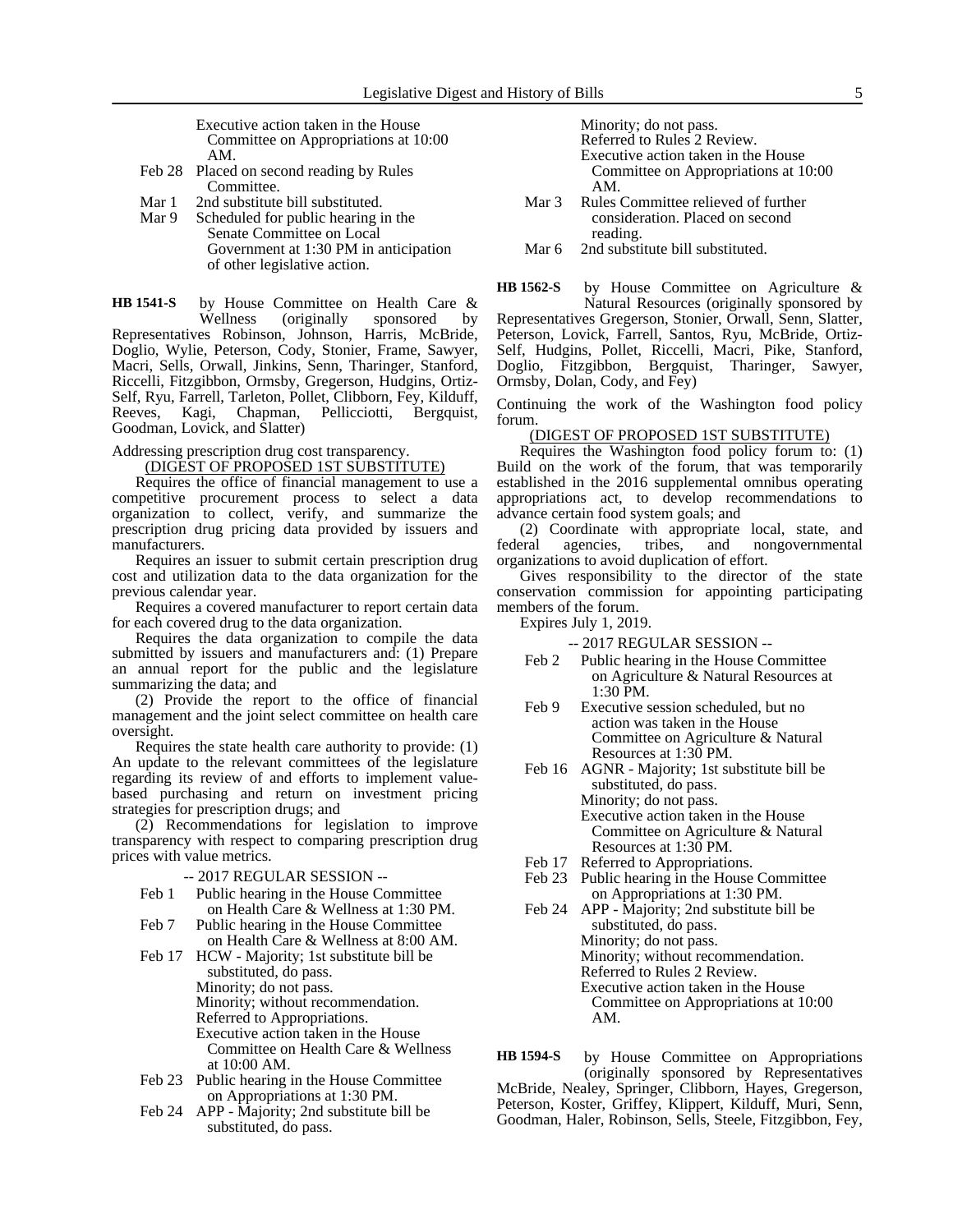Kraft, Bergquist, Smith, Tharinger, Stanford, Kloba, Jinkins, Hargrove, Slatter, and Kagi)

Improving public records administration.

(AS OF HOUSE 2ND READING 3/03/17)

Revises the public records act to improve public records administration.

Requires training for records officers and public records officers to address particular issues related to the retention, production, and disclosure of electronic documents.

Requires the attorney general to establish a consultation program to provide information for developing best practices for local agencies requesting assistance in compliance with the public records act. This program ceases to exist June 30, 2020.

Requires the state archivist, until June 30, 2020, to offer and provide consultation and training services for local agencies on improving record retention practices.

Requires the division of archives and records management in the office of the secretary of state to: (1) Establish and administer a competitive grant program for local agencies to improve certain technology information systems for public records;

(2) Conduct a study to assess the feasibility of implementing a statewide open records portal through which a user can request and receive a response, relating to public records information, through a single internet web site; and

(3) Convene a stakeholder group to develop the initial scope and direction of the study.

Requires the county auditor to charge a surcharge of one dollar per instrument for every document recorded.

Requires the joint legislative audit and review committee to conduct a review of the attorney general's consultation program, the state archivist's training services, and the local government competitive grant program.

Makes an appropriation from the general fund to the secretary of state solely for purposes of the study.

-- 2017 REGULAR SESSION --

- Feb 10 Public hearing in the House Committee on State Government and Elections & Information Technology at 10:00 AM.
- Feb 14 Executive action taken in the House Committee on State Government and Elections & Information Technology at 8:00 AM.
- Feb 23 Public hearing in the House Committee on Appropriations at 1:30 PM.
- Feb 24 APP Majority; 1st substitute bill be substituted, do pass. Minority; do not pass. Referred to Rules 2 Review. Executive action taken in the House Committee on Appropriations at 10:00 AM.
- Mar 1 Rules Committee relieved of further consideration. Placed on second reading.
- Mar 3 1st substitute bill substituted. Floor amendment(s) adopted. Rules suspended. Placed on Third Reading.
	- Third reading, passed; yeas, 79; nays, 18; absent, 0; excused, 1.

by House Committee on Judiciary (originally sponsored by Representatives Orwall, Harris, Jinkins, Goodman, Haler, Robinson, Fey, Kilduff, and McBride) **HB 1612-S**

Creating a suicide-safer homes project account to support prevention efforts and develop strategies for reducing access to lethal means.

## (SUBSTITUTED FOR - SEE 2ND SUB)

Changes the name of the safe homes task force to the suicide-safer homes task force, changes the composition of the task force, and modifies its duties.

Creates the suicide-safer homes project within the department of health to accept private funds for use by the task force in developing and providing suicide education and prevention materials, training, and outreach programs to help create suicide-safer homes.

Requires a licensed dentist, a licensed dental hygienist, or a person holding a retired active license as a dentist or dental hygienist, to complete the one-time training in suicide assessment, treatment, and management.

Requires the school of dentistry at the University of Washington to develop a curriculum on suicide assessment, treatment, and management for dental students and licensed dentists.

Exempts the following from background checks and other firearm-related requirements: A temporary transfer of possession of a firearm if: (1) The temporary transfer is intended to prevent suicide or self-inflicted great bodily harm;

(2) The temporary transfer lasts only as long as reasonably necessary to prevent death or great bodily harm; and

(3) The firearm is not used by the transferee for any purpose for the duration of the temporary transfer.

Creates the suicide-safer homes project account.

Makes an appropriation from the general fund to the suicide-safer homes project account.

-- 2017 REGULAR SESSION --

- Feb 15 Public hearing in the House Committee on Judiciary at 8:00 AM.
- Feb 16 JUDI Majority; 1st substitute bill be substituted, do pass. Minority; do not pass.
	- Executive action taken in the House Committee on Judiciary at 1:00 PM.
- Feb 17 Referred to Appropriations.
- Feb 22 APP Majority; 2nd substitute bill be substituted, do pass. Minority; do not pass.

Minority; without recommendation.

Public hearing and executive action taken in the House Committee on Appropriations at 1:30 PM.

- 
- Feb 24 Referred to Rules 2 Review.<br>Feb 28 Placed on second reading by Placed on second reading by Rules Committee.
- Mar 3 2nd substitute bill substituted.
- by House Committee on Appropriations (originally sponsored by Representatives **HB 1612-S2**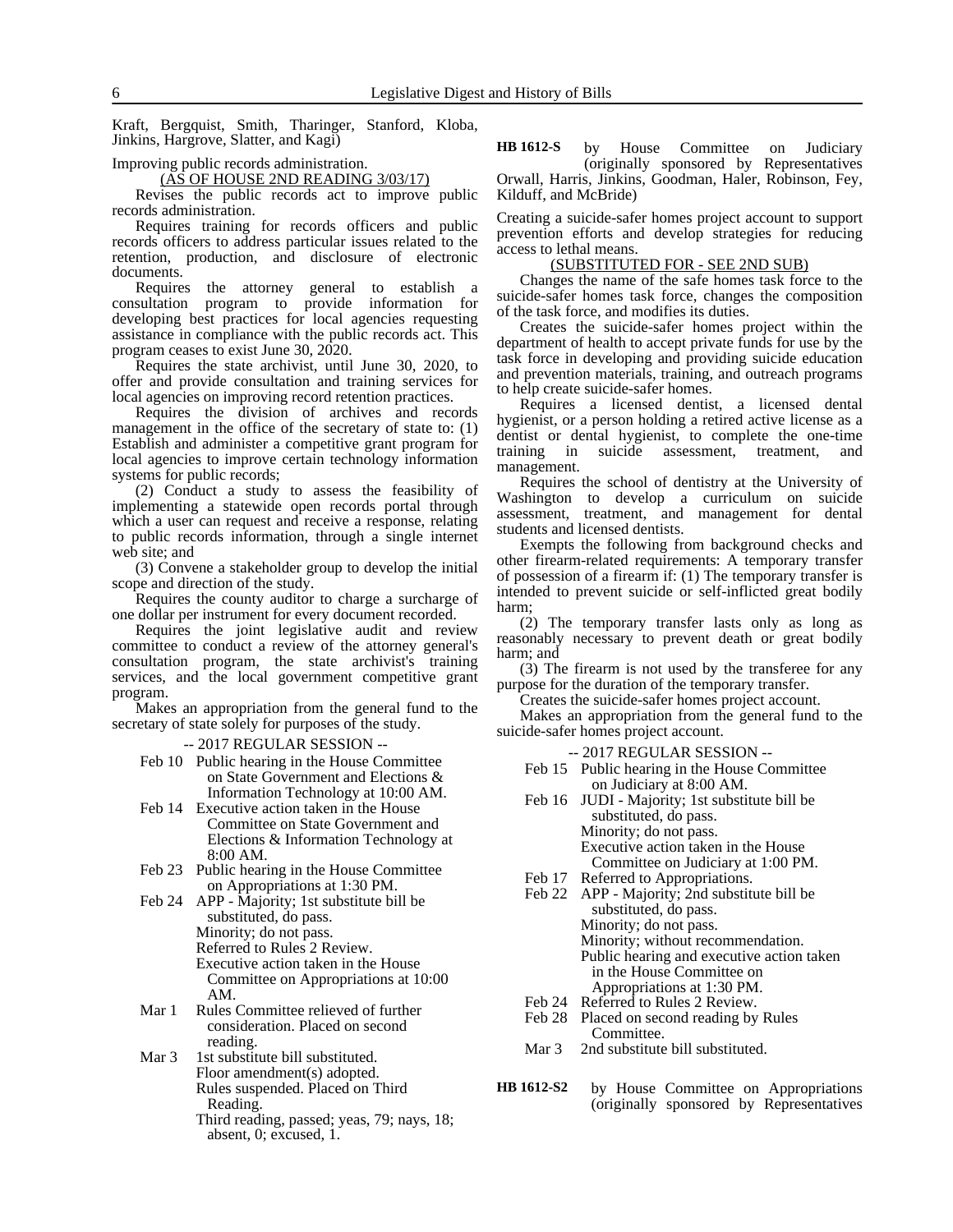Orwall, Harris, Jinkins, Goodman, Haler, Robinson, Fey, Kilduff, and McBride)

Creating a suicide-safer homes project account to support prevention efforts and develop strategies for reducing access to lethal means.

### (AS OF HOUSE 2ND READING 3/03/17)

Changes the name of the safe homes task force to the suicide-safer homes task force, changes the composition of the task force, and modifies its duties.

Creates the suicide-safer homes project within the department of health to accept private funds for use by the task force in developing and providing suicide education and prevention materials, training, and outreach programs to help create suicide-safer homes.

Requires a licensed dentist, a licensed dental hygienist, or a person holding a retired active license as a dentist, to complete the one-time training in suicide assessment, treatment, and management.

Requires the school of dentistry at the University of Washington to develop a curriculum on suicide assessment, treatment, and management for dental students and licensed dentists.

Exempts the following from background checks and other firearm-related requirements: A temporary transfer of possession of a firearm if: (1) The temporary transfer is intended to prevent suicide or self-inflicted great bodily harm;

(2) The temporary transfer lasts only as long as reasonably necessary to prevent death or great bodily harm; and

(3) The firearm is not used by the transferee for any purpose for the duration of the temporary transfer.

Creates the suicide-safer homes project account.

Makes an appropriation from the general fund to the suicide-safer homes project account.

Provides that this act is null and void if appropriations are not approved.

-- 2017 REGULAR SESSION --

- Feb 15 Public hearing in the House Committee on Judiciary at 8:00 AM.
- Feb 16 Executive action taken in the House Committee on Judiciary at 1:00 PM.
- Feb 22 APP Majority; 2nd substitute bill be substituted, do pass. Minority; do not pass. Minority; without recommendation. Public hearing and executive action taken in the House Committee on Appropriations at 1:30 PM.
- Feb 24 Referred to Rules 2 Review.
- Feb 28 Placed on second reading by Rules Committee.
- Mar 3 2nd substitute bill substituted. Floor amendment(s) adopted. Rules suspended. Placed on Third Reading. Third reading, passed; yeas, 88; nays, 9; absent, 0; excused, 1.

by House Committee on Appropriations (originally sponsored by Representatives Kagi, Sullivan, Dent, Senn, Muri, Kilduff, Klippert, Frame, Goodman, Ortiz-Self, Wilcox, Lovick, Hargrove, Clibborn, Lytton, Appleton, Fitzgibbon, Orwall, Kloba, **HB 1661-S2**

Sells, Fey, Macri, Bergquist, Pollet, Hudgins, Robinson, Stanford, and Slatter; by request of Office of the Governor)

### Creating the department of children, youth, and families. (DIGEST OF PROPOSED 2ND SUBSTITUTE)

Creates the department of children, youth, and families.

Creates the office of innovation, alignment, and accountability, within the office of the governor, with the primary duties and focus, until July 1, 2018, on developing and presenting a plan for the establishment of the department of children, youth, and families.

Requires the office of the family and children's ombuds to establish the oversight board for children, youth, and families which will begin its work on or after July 1, 2019.

Transitions, on July 1, 2018, the office of innovation, alignment, and accountability from the office of the governor to be an office within the department of children, youth, and families.

Abolishes the department of early learning and transfers its powers, duties, and functions to the department of children, youth, and families.

Transfers the powers, duties, and functions of the department of social and health services, pertaining to child welfare services under chapters 13.34, 13.36, 13.38, 13.50, 13.60, 13.64, 26.33, 26.44, 74.13, 74.13A, 74.14B, 74.14C, and 74.15 RCW, to the department of children, youth, and families.

Repeals the legislative children's oversight committee and transfers its duties to the oversight board for children, youth, and families.

-- 2017 REGULAR SESSION --

- Feb 3 Public hearing in the House Committee on Early Learning & Human Services at 10:00 AM.
- Feb 14 Executive action taken in the House Committee on Early Learning & Human Services at 8:00 AM.
- Feb 22 Public hearing in the House Committee on Appropriations at 1:30 PM.
- Feb 23 Executive session scheduled, but no action was taken in the House Committee on Appropriations at 1:30 PM.
- Feb 24 APP Majority; 2nd substitute bill be substituted, do pass. Minority; do not pass. Referred to Rules 2 Review. Executive action taken in the House Committee on Appropriations at 10:00 AM.

by House Committee on Agriculture & Natural Resources (originally sponsored by Representatives Kretz, Springer, Pettigrew, Schmick, Short, and Condotta) **HB 1711-S**

#### Prioritizing lands to receive forest health treatments. (DIGEST OF PROPOSED 1ST SUBSTITUTE)

Requires the department of natural resources to: (1) Develop and implement a policy for prioritizing investments on forest health treatments to protect state lands and state forestlands against losses from wildfire;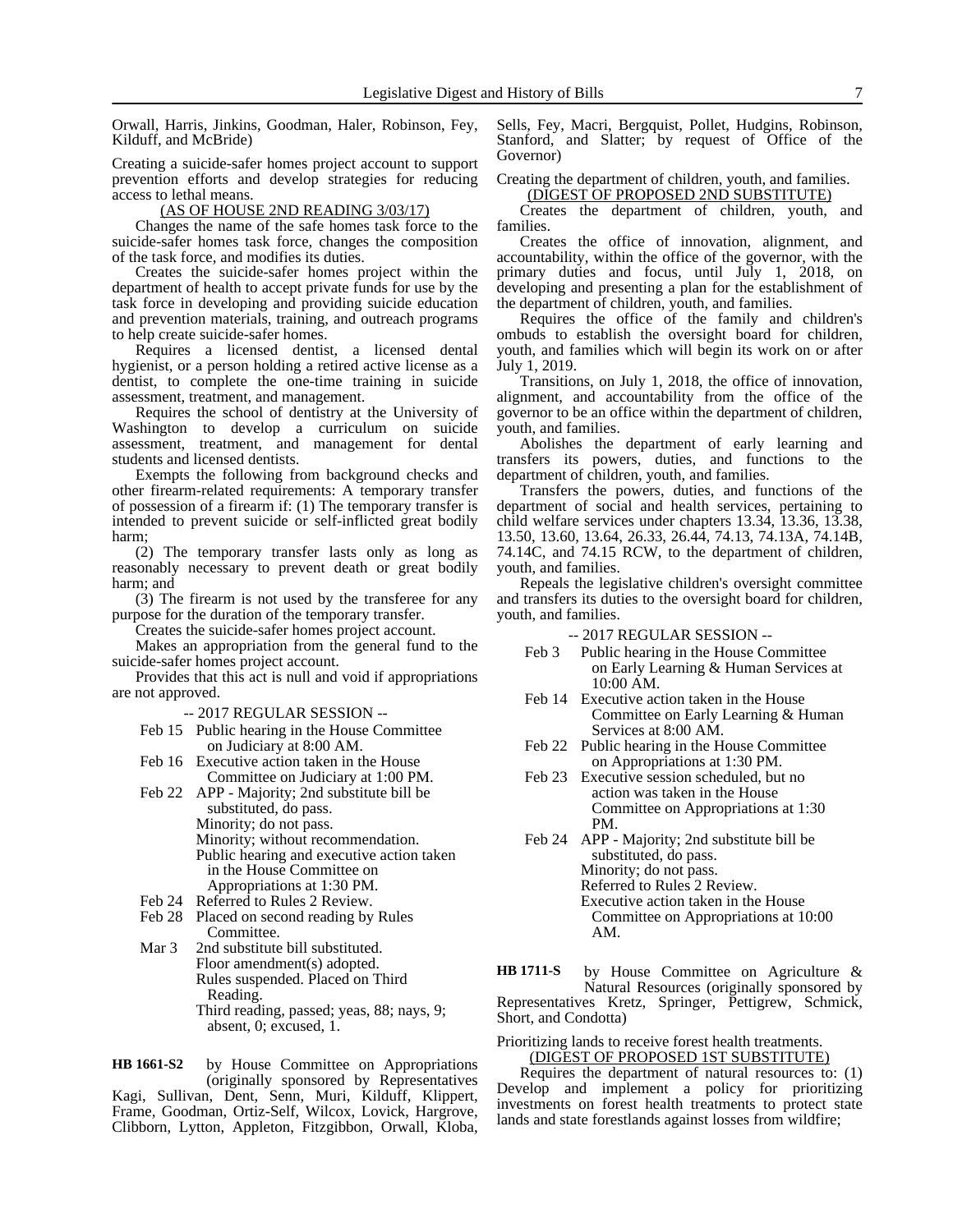(2) Consistent with the policy, identify areas of public lands that would benefit from forest health treatments at the landscape level;

(3) In order to expedite initial treatments, prioritize and address lands for treatment that are currently identified by the department as pilot treatment projects; and

(4) Consult with and take into account the land management plans and activities or nearby landowners, including federal agencies, other state agencies, local governments, tribes, and private property owners.

Creates the forest health revolving account.

#### -- 2017 REGULAR SESSION --

- Feb 9 Public hearing in the House Committee on Agriculture & Natural Resources at 1:30 PM.
- Feb 16 AGNR Majority; 1st substitute bill be substituted, do pass. Executive action taken in the House Committee on Agriculture & Natural Resources at 1:30 PM.
- Feb 17 Referred to Appropriations.
- Feb 22 Public hearing in the House Committee on Appropriations at 1:30 PM.
- Feb 23 APP Majority; 2nd substitute bill be substituted, do pass. Executive action taken in the House Committee on Appropriations at 1:30 PM.
- Feb 24 Referred to Rules 2 Review.
- Mar 1 Rules Committee relieved of further consideration. Placed on second reading.
- Mar 6 2nd substitute bill substituted.

by House Committee on Public Safety (originally sponsored by Representatives **HB 1789-S**

Jinkins, Pettigrew, Frame, Stambaugh, Ortiz-Self, Fitzgibbon, Macri, Ormsby, and Gregerson)

Concerning sentencing laws and practices.

(DIGEST OF PROPOSED 1ST SUBSTITUTE)

Requires the sentencing guidelines commission to contract for the services of an external consultant to evaluate the state's sentencing laws and practices.

- -- 2017 REGULAR SESSION --
- Feb 14 Public hearing in the House Committee on Public Safety at 1:30 PM.
- Feb 16 PS Majority; 1st substitute bill be substituted, do pass. Executive action taken in the House Committee on Public Safety at 8:00 AM.
- Feb 17 Referred to Appropriations.
- Feb 22 APP Majority; 2nd substitute bill be substituted, do pass. Minority; do not pass. Minority; without recommendation. Public hearing and executive action taken in the House Committee on Appropriations at 1:30 PM.
- Feb 24 Referred to Rules 2 Review.
- Mar 2 Rules Committee relieved of further consideration. Placed on second reading.

Mar 3 2nd substitute bill substituted.

by House Committee on Appropriations (originally sponsored by Representatives Reeves, Springer, Kilduff, Farrell, Appleton, Stonier, Stanford, Kloba, Frame, Ryu, Tharinger, Pellicciotti, Macri, Chapman, Fitzgibbon, Jinkins, Orwall, Doglio, Lovick, Riccelli, Peterson, Gregerson, Blake, Ortiz-Self, Ormsby, Bergquist, Fey, and Pollet) **HB 1802-S2**

Increasing the access of veterans, military service members, and military spouses to shared leave in state employment.

### (AS OF HOUSE 2ND READING 3/02/17)

Creates the veterans' in-state service shared leave pool to allow employees to donate leave to be used as shared leave for the following: (1) Veteran employees who meet certain requirements;

(2) Spouses of the veteran employees who meet certain requirements and are caring for their spouses;

(3) An employee who is a current member of the uniformed services or a veteran and is attending medical appointments or treatments for a service connected injury or disability; and

(4) An employee who is a spouse of a current member of the uniformed services or a veteran who is attending medical appointments or treatments for a service connected injury or disability and requires assistance while attending appointments or treatments.

Requires the department of veterans affairs to administer the shared leave pool.

Requires an agency head to allow employees who are veterans, and their spouses, to access shared leave from the veterans' in-state service shared leave pool upon employment.

Requires the office of financial management, in consultation with the department of veterans affairs, to adopt rules and policies governing the donation and use of shared leave from the veterans' in-state service shared leave pool.

Provides that this act is null and void if appropriations are not approved.

#### -- 2017 REGULAR SESSION --

Feb 8 Public hearing in the House Committee on Community Development and Housing & Tribal Affairs at 8:00 AM.

Feb 9 Executive action taken in the House Committee on Community Development and Housing & Tribal Affairs at 1:30 PM.

Feb 22 APP - Majority; 2nd substitute bill be substituted, do pass. Minority; do not pass. Public hearing and executive action taken in the House Committee on

Appropriations at 1:30 PM.

- Feb 24 Referred to Rules 2 Review.<br>Mar 1 Rules Committee relieved of
- Rules Committee relieved of further consideration. Placed on second reading.
- Mar 2 2nd substitute bill substituted. Floor amendment(s) adopted. Rules suspended. Placed on Third Reading.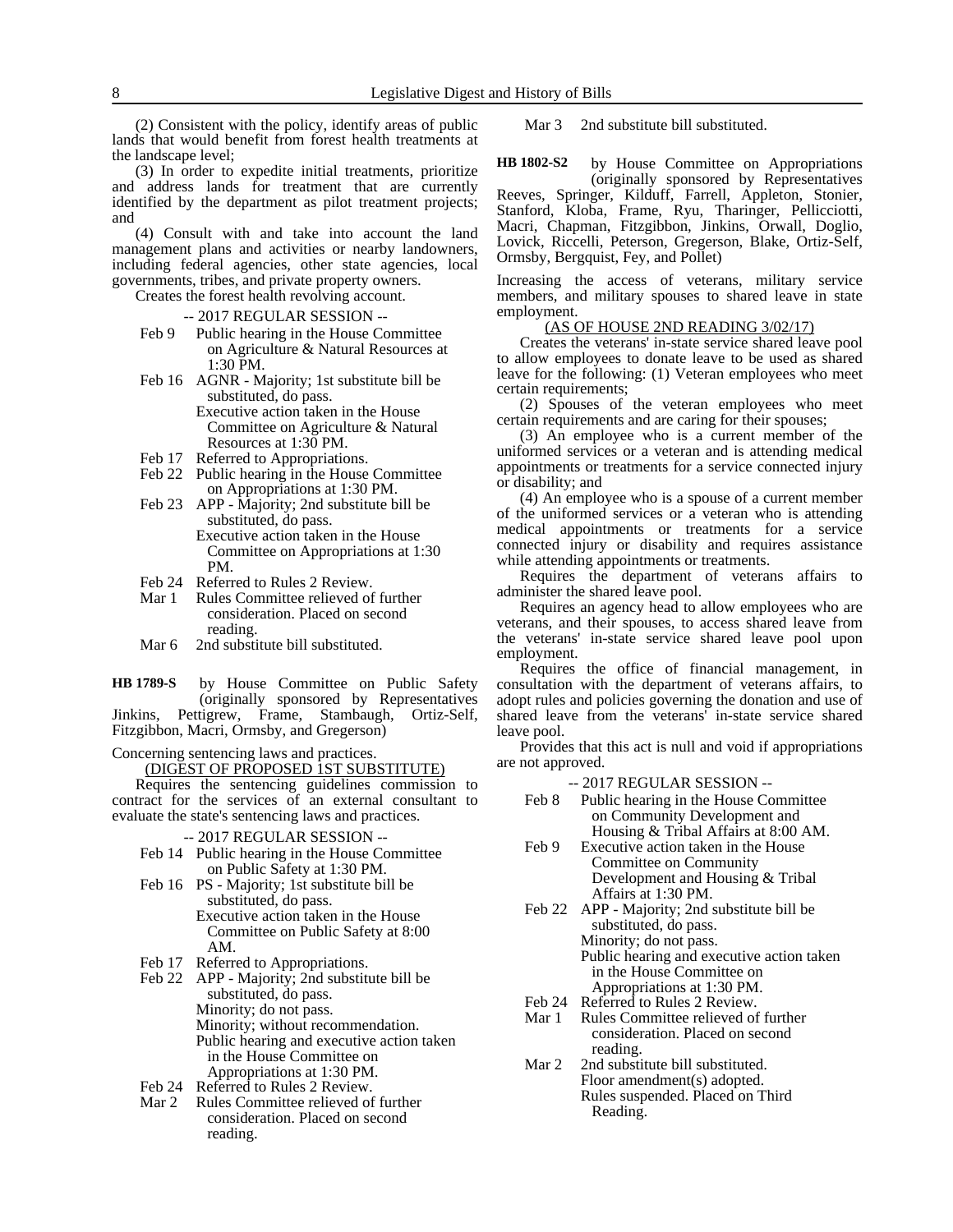Third reading, passed; yeas, 98; nays, 0; absent, 0; excused, 0.

by House Committee on State Govt, Elections & IT (originally sponsored by Representatives Hudgins, Harmsworth, and Tarleton) **HB 1929-S**

Concerning independent security testing of state agencies' information technology systems and infrastructure by the military department.

# (DIGEST OF PROPOSED 1ST SUBSTITUTE)

Authorizes the office of the state chief information officer to test the security of a state agency's information technology systems and infrastructure to identify and mitigate system vulnerabilities.

Authorizes the state military department to conduct independent security testing of the information security of a private entity operating within the state, or unit of local government of the state, involved in the management of critical infrastructure.

Requires the chief information security officer, the utilities and transportation commission, and the state military department to meet regularly to share information, trends, and best practices regarding information technology systems and infrastructure security.

-- 2017 REGULAR SESSION --

- Feb 14 Public hearing in the House Committee on State Government and Elections & Information Technology at 8:00 AM.
- Feb 15 SEIT Majority; 1st substitute bill be substituted, do pass. Executive action taken in the House

Committee on State Government and Elections & Information Technology at 1:30 PM.

- Feb 17 Referred to Appropriations.
- Feb 23 APP Majority; 2nd substitute bill be substituted, do pass. Public hearing and executive action taken in the House Committee on Appropriations at 1:30 PM.
- Feb 24 Referred to Rules 2 Review.
- Mar 3 Rules Committee relieved of further consideration. Placed on second reading.
- Mar 6 2nd substitute bill substituted.

by House Committee on Labor & Workplace Standards (originally sponsored by Representatives Blake, J. Walsh, Pellicciotti, Chapman, Stambaugh, and Ormsby) **HB 1952-S**

Concerning enforcement of the electrical laws. (AS OF HOUSE 2ND READING 3/03/17)

Authorizes the officials of incorporated cities and towns, where electrical inspections are required by local ordinance, to enforce the provisions of RCW 19.28.041(1), 19.28.161, 19.28.271(1), and 19.28.420(1) (certain electrician licenses, permits, training certificates, and certificates of competency; violations and penalties for hiring an unauthorized person to do electrical work; and telecommunications contractor licenses) and applicable licensing and certification rules within their respective jurisdictions.

-- 2017 REGULAR SESSION --

- Feb 13 Public hearing in the House Committee on Labor & Workplace Standards at 1:30 PM.
- Feb 16 LAWS Majority; 1st substitute bill be substituted, do pass. Minority; do not pass. Executive action taken in the House Committee on Labor & Workplace Standards at 8:00 AM.
- Feb 17 Referred to Rules 2 Review.
- Feb 28 Placed on second reading by Rules Committee.
- Mar 3 1st substitute bill substituted. Floor amendment(s) adopted. Rules suspended. Placed on Third Reading. Third reading, passed; yeas, 97; nays, 0; absent, 0; excused, 1.

by House Committee on Community Development, Housing & Tribal Affairs (originally sponsored by Representatives Blake, Chapman, Macri, Robinson, Van Werven, Morris, Smith, Haler, J. Walsh, Ryu, Johnson, Stanford, Sells, Ormsby, Frame, Kretz, Dye, Santos, Doglio, Pollet, Tarleton, and Jinkins) **HB 1980-S**

Creating a low-income home rehabilitation revolving loan program.

(DIGEST OF PROPOSED 1ST SUBSTITUTE)

Creates the low-income home rehabilitation revolving loan program within the department of commerce.

Requires the department of commerce to contract with rehabilitation agencies to provide home rehabilitation to participating homeowners.

Creates the low-income home rehabilitation revolving loan program account.

-- 2017 REGULAR SESSION --

- Feb 14 Public hearing in the House Committee on Community Development and Housing & Tribal Affairs at 10:00 AM.
- Feb 16 CDHT Majority; 1st substitute bill be substituted, do pass.
	- Executive action taken in the House Committee on Community Development and Housing & Tribal Affairs at 1:30 PM.
- Feb 17 Referred to Capital Budget.
- Feb 22 Public hearing in the House Committee on Capital Budget at 8:00 AM.
- Feb 23 CB Majority; 2nd substitute bill be substituted, do pass. Executive action taken in the House Committee on Capital Budget at 8:00 AM.
- Feb 24 Referred to Rules 2 Review.
- by Representatives Lytton, Nealey, Kagi, and Ormsby **HB 2005**

Improving the business climate in this state by simplifying the administration of municipal general business licenses. (AS OF HOUSE 2ND READING 3/02/17)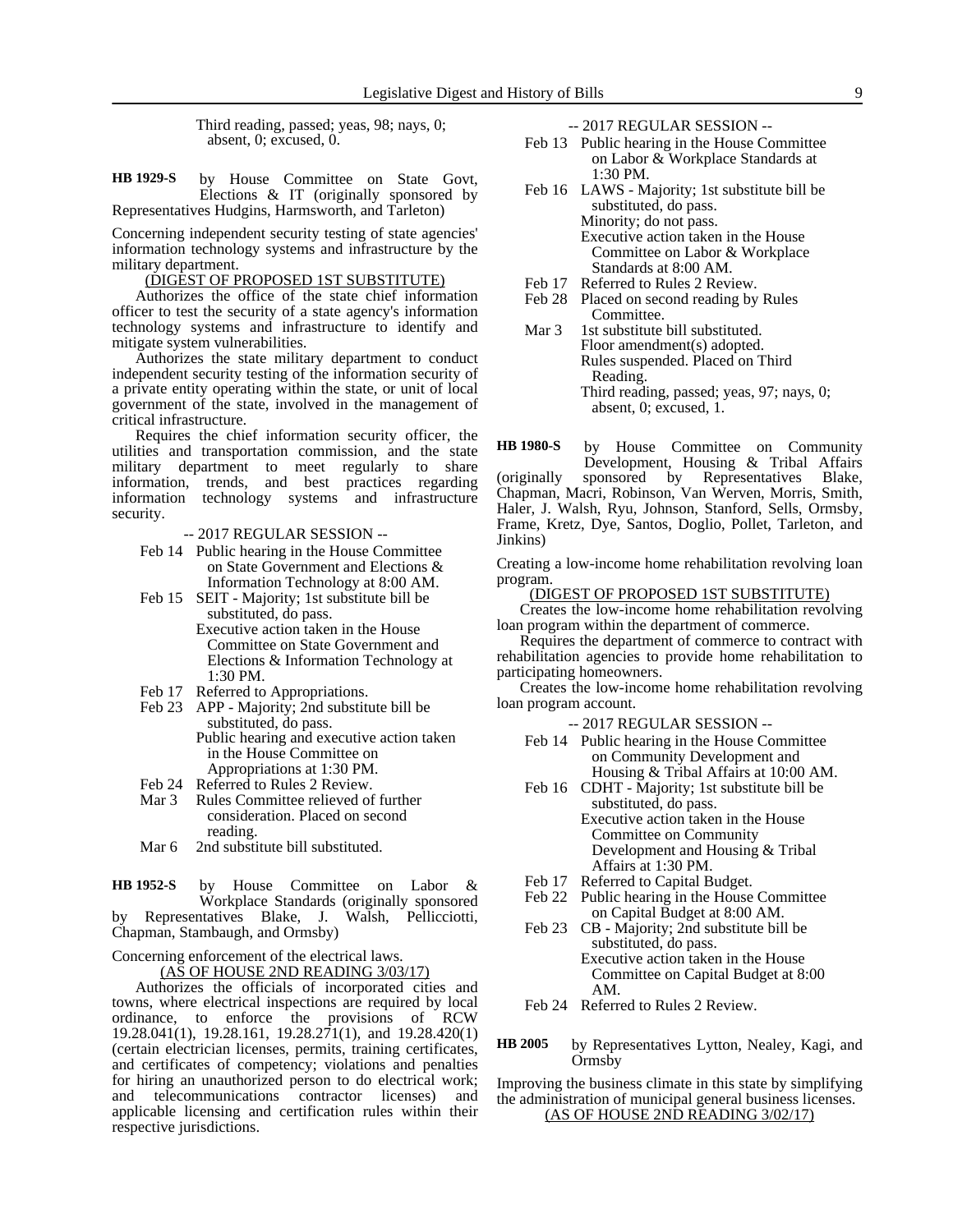Requires a city, that requires a general business license of a person that engages in business activities within that city, to partner with the department of revenue to have the license issued, and renewed if the city requires renewal, through the business licensing service.

Requires the department of revenue to phase in the issuance and renewal of general business licenses of cities that required a general business license and are not already partnering with the department.

Requires cities, working through the association of Washington cities, to form a model ordinance development committee made up of a representative sampling of cities that impose a general business license requirement.

Creates the local business and occupation tax apportionment task force to seek input or collaborate with other parties as it deems necessary.

Requires the municipal research and services center to serve as the task force chair and staff the task force.

-- 2017 REGULAR SESSION --

- Feb 7 First reading, referred to Finance (Not Officially read and referred until adoption of Introduction report).
- Feb 14 Public hearing in the House Committee on Finance at 3:30 PM.
- Feb 23 FIN Majority; do pass. Executive action taken in the House Committee on Finance at 8:00 AM.
- 
- Feb 24 Referred to Rules 2 Review.<br>Mar 1 Rules Committee relieved of Rules Committee relieved of further consideration. Placed on second reading.
- Mar 2 Floor amendment(s) adopted. Rules suspended. Placed on Third Reading.
	- Third reading, passed; yeas, 96; nays, 2; absent, 0; excused, 0.

by House Committee on Appropriations (originally sponsored by Representatives Pettigrew, Tarleton, and Macri) **HB 2121-S**

Repealing income eligibility for temporary assistance for needy families benefits for a child who lives with a nonparent caregiver.

(AS OF HOUSE 2ND READING 3/03/17)

Increases income eligibility for temporary assistance for needy families benefits for children living with a nonparent caregiver.

Provides that this act is null and void if appropriations are not approved.

-- 2017 REGULAR SESSION --

- Feb 22 Public hearing in the House Committee on Appropriations at 1:30 PM.
- Feb 23 APP Majority; 1st substitute bill be substituted, do pass. Minority; do not pass. Minority; without recommendation. Executive action taken in the House Committee on Appropriations at 1:30 PM.
- Feb 24 Referred to Rules 2 Review.
- Mar 2 Rules Committee relieved of further consideration. Placed on second reading.

Mar 3 1st substitute bill substituted. Floor amendment(s) adopted. Rules suspended. Placed on Third Reading. Third reading, passed; yeas, 84; nays, 13; absent, 0; excused, 1.

by Representatives Kraft, Griffey, Klippert, Smith, Rodne, and Haler **HB 2137**

Modifying the veterans' scoring criteria in competitive examinations.

Revises veterans' scoring criteria in competitive examinations.

-- 2017 REGULAR SESSION --

Mar 6 First reading, referred to State Government, Elections & Information Technology (Not Officially read and referred until adoption of Introduction report).

by Representatives Kraft, Kirby, Lovick, Klippert, Smith, Haler, and McDonald **HB 2138**

Concerning tax relief for the construction of adapted housing for disabled veterans.

Provides a sales and use tax exemption for the construction of adapted housing for disabled veterans who have been awarded a federal grant to modify their homes.

-- 2017 REGULAR SESSION -- Mar 6 First reading, referred to Finance (Not Officially read and referred until adoption of Introduction report).

# **Senate Bills**

by Senate Committee on Ways & Means (originally sponsored by Senators Darneille, O'Ban, and Angel; by request of Department of Corrections) **SB 5558-S3**

Issuing a two-year identicard for offenders released from prison facilities.

# (DIGEST OF PROPOSED 3RD SUBSTITUTE)

Requires the department of corrections, working in conjunction with the department of licensing, to create and implement an identicard program to provide released offenders within the state a two-year state-issued identicard.

- -- 2017 REGULAR SESSION --
- Feb 15 Public hearing in the Senate Committee on Law & Justice at 8:00 AM.
- Feb 16 Executive action taken in the Senate Committee on Law & Justice at 10:00 AM.
- Feb 20 Public hearing in the Senate Committee on Transportation at 1:30 PM.
- Feb 21 Executive action taken in the Senate Committee on Transportation at 1:30 PM.
- Feb 23 Public hearing in the Senate Committee on Ways & Means at 1:30 PM.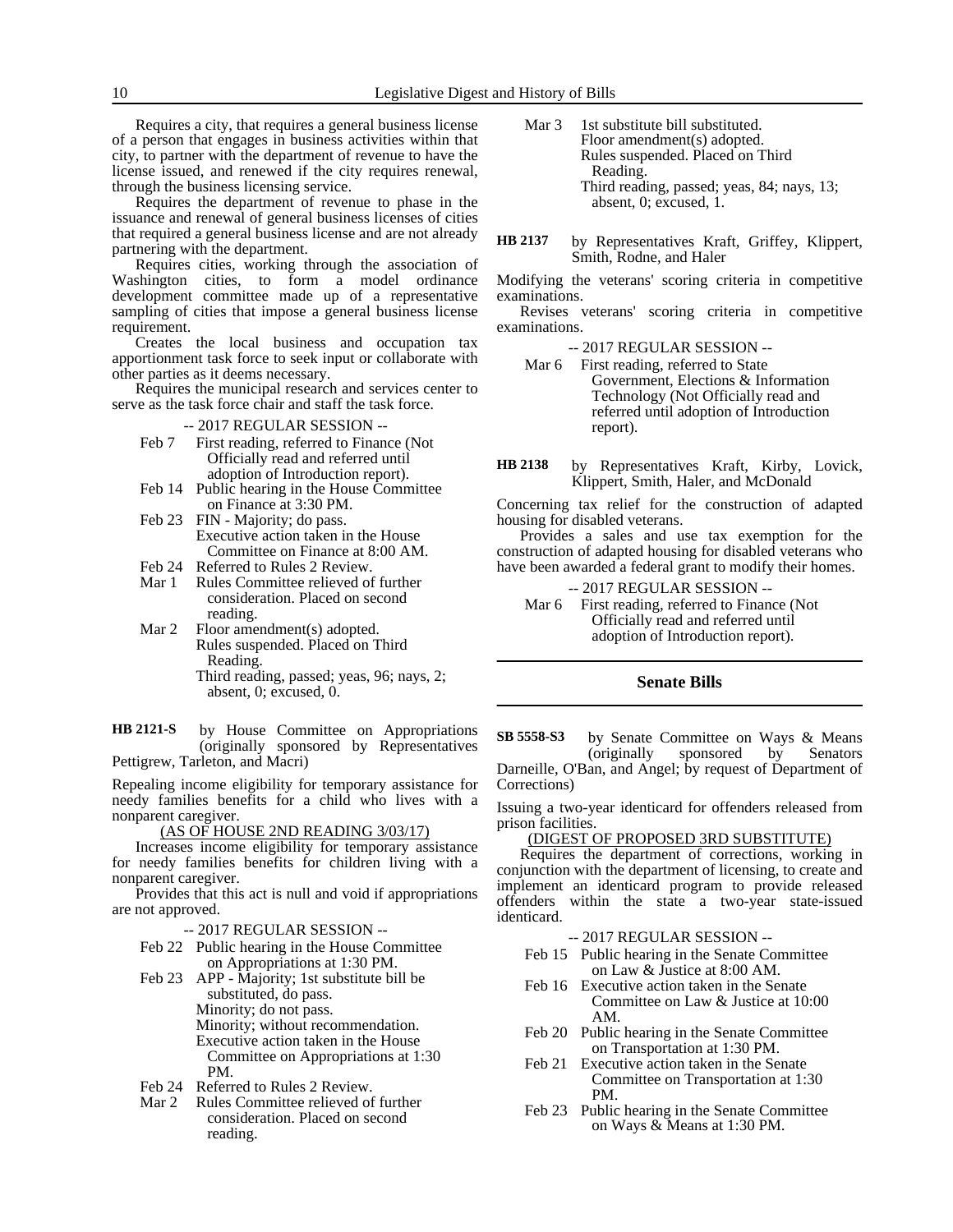- Feb 24 WM Majority; 3rd substitute bill be substituted, do pass. Minority; without recommendation. Passed to Rules Committee for second reading. Executive action taken in the Senate Committee on Ways & Means at 11:00 AM.
- Mar 1 Placed on second reading by Rules Committee.
- by Senators Angel and Rolfes **SB 5652**

Concerning actions by the boundary review board. (AS OF SENATE 2ND READING 3/03/17)

Requires the boundary review board to: (1) Allow affected jurisdictions to enter into agreements necessary to address conflicts with the board's factors and objectives before ruling on an annexation proposal; and

(2) Consider the following factors affecting a proposal: The logical and reasonable nature of the annexation boundaries to ensure they do not create or result in unincorporated islands, peninsulas, or other jurisdictional irregularities.

- -- 2017 REGULAR SESSION --
- Feb 1 First reading, referred to Local Government.
- Feb 7 Public hearing in the Senate Committee on Local Government at 1:30 PM.
- Feb 16 LGOV Majority; do pass. Executive action taken in the Senate Committee on Local Government at 1:30 PM.
- Feb 17 Passed to Rules Committee for second reading.
- Mar 1 Placed on second reading by Rules Committee.
- Mar 3 Floor amendment(s) adopted. Rules suspended. Placed on Third Reading. Third reading, passed; yeas, 44; nays, 0; absent, 0; excused, 5.

by Senators Hawkins, Hobbs, Takko, Baumgartner, Sheldon, King, Brown, and **SB 5720**

# Schoesler

Addressing the payment of production-based compensation wages for the employment and use of labor in agricultural activities and in the production, handling, and storage of farm products.

## (AS OF SENATE 2ND READING 3/03/17)

Allows an employer to pursue one of two remedies, as provided in this act, to encourage and expedite full compensation for break times or rest and recovery periods that occurred before the effective date of this act for employees paid on a production basis or piece work basis in connection with work related to: (1) Growing, production, handling, or storage of farm products; or (2) Performing agricultural activities.

-- 2017 REGULAR SESSION --

Feb 6 First reading, referred to Agriculture, Water, Trade & Economic Development.

- Feb 14 Public hearing in the Senate Committee on Agriculture, Water, and Trade & Economic Development at 8:00 AM.
- Feb 16 AWTE Majority; do pass. Minority; do not pass. Minority; without recommendation. Executive action taken in the Senate Committee on Agriculture, Water, and Trade & Economic Development at 8:00 AM.
- Feb 17 Passed to Rules Committee for second reading.
- Feb 24 Placed on second reading by Rules Committee.
- Mar 3 Floor amendment(s) adopted. Rules suspended. Placed on Third Reading. Third reading, passed; yeas, 28; nays, 18; absent, 0; excused, 3.

by Senators McCoy, Hunt, and Hasegawa **SB 5761**

Exempting certain confidential fish and shellfish harvest information from disclosure under chapter 42.56 RCW, the public records act.

# (AS OF SENATE 2ND READING 3/03/17)

Exempts the following from disclosure under the public records act: (1) Tribal fish and shellfish harvest information shared with the department of fish and wildlife; and

(2) Commercial shellfish harvest information shared with the department of fish and wildlife.

-- 2017 REGULAR SESSION --

- Feb 8 First reading, referred to Natural Resources & Parks.
- Feb 14 Public hearing in the Senate Committee on Natural Resources & Parks at 1:30 PM.
- Feb 16 NRP Majority; 1st substitute bill be substituted, do pass. Minority; do not pass. Executive action taken in the Senate Committee on Natural Resources & Parks at 1:30 PM.
- Feb 17 Passed to Rules Committee for second reading.
- Mar 1 Placed on second reading by Rules Committee.
- Mar 3 1st substitute bill not substituted. Floor amendment(s) adopted. Rules suspended. Placed on Third Reading. Third reading, passed; yeas, 45; nays, 0;

absent, 0; excused, 4.

by Senate Committee on Commerce, Labor & Sports (originally sponsored by Senators Brown, Carlyle, Angel, Chase, and Saldaña) **SB 5777-S**

Improving the business climate in this state by simplifying the administration of municipal general business licenses. (AS OF SENATE 2ND READING 3/03/17)

Requires a city, that requires a general business license of a person that engages in business activities within that city, to partner with the department of revenue to have the